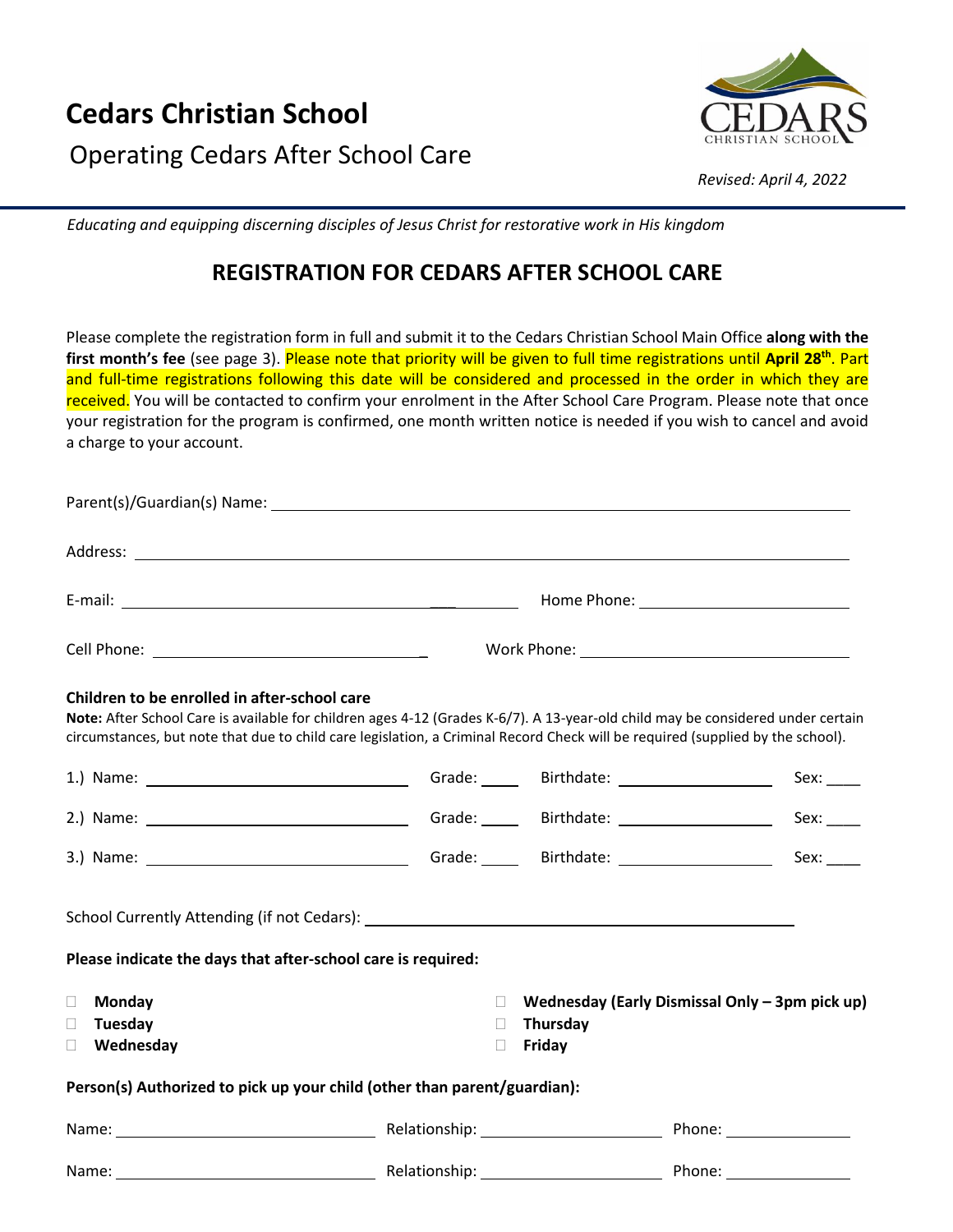#### **Emergency Contact:**

|                             | Name: Name and the second contract of the second contract of the second contract of the second contract of the second contract of the second contract of the second contract of the second contract of the second contract of |  |  |
|-----------------------------|-------------------------------------------------------------------------------------------------------------------------------------------------------------------------------------------------------------------------------|--|--|
|                             |                                                                                                                                                                                                                               |  |  |
|                             |                                                                                                                                                                                                                               |  |  |
| <b>Medical Information:</b> |                                                                                                                                                                                                                               |  |  |
|                             |                                                                                                                                                                                                                               |  |  |
|                             |                                                                                                                                                                                                                               |  |  |
|                             |                                                                                                                                                                                                                               |  |  |
|                             |                                                                                                                                                                                                                               |  |  |
|                             |                                                                                                                                                                                                                               |  |  |
|                             |                                                                                                                                                                                                                               |  |  |
|                             |                                                                                                                                                                                                                               |  |  |

# **PARENT/GUARDIAN AGREEMENT**

**I/We agree to enroll my/our child(ren) in the Cedars After School Care Program for the 2022-23 school year and understand, agree with and will adhere to the terms and conditions as well as the policies and procedures of the program.**

Parent/Guardian Names (Please Print): \_\_\_\_\_\_\_\_\_\_\_\_\_\_\_\_\_\_\_\_\_\_\_\_\_\_\_\_\_\_ \_\_\_\_\_\_\_\_\_\_\_\_\_\_\_\_\_\_\_\_\_\_\_\_\_\_\_\_\_\_

Parent/Guardian Signatures:

| Date: |
|-------|
|-------|

| <b>OFFICE USE ONLY</b>                     |                    |               |                                                                                                                                                                                                                                      |  |  |
|--------------------------------------------|--------------------|---------------|--------------------------------------------------------------------------------------------------------------------------------------------------------------------------------------------------------------------------------------|--|--|
| <b>Registration Received: Example 2014</b> |                    |               |                                                                                                                                                                                                                                      |  |  |
|                                            |                    |               | Total Fee: <b>with the contract of the contract of the contract of the contract of the contract of the contract of the contract of the contract of the contract of the contract of the contract of the contract of the contract </b> |  |  |
| Payment Method: PAD □                      | Credit Card $\Box$ | Other: $\Box$ |                                                                                                                                                                                                                                      |  |  |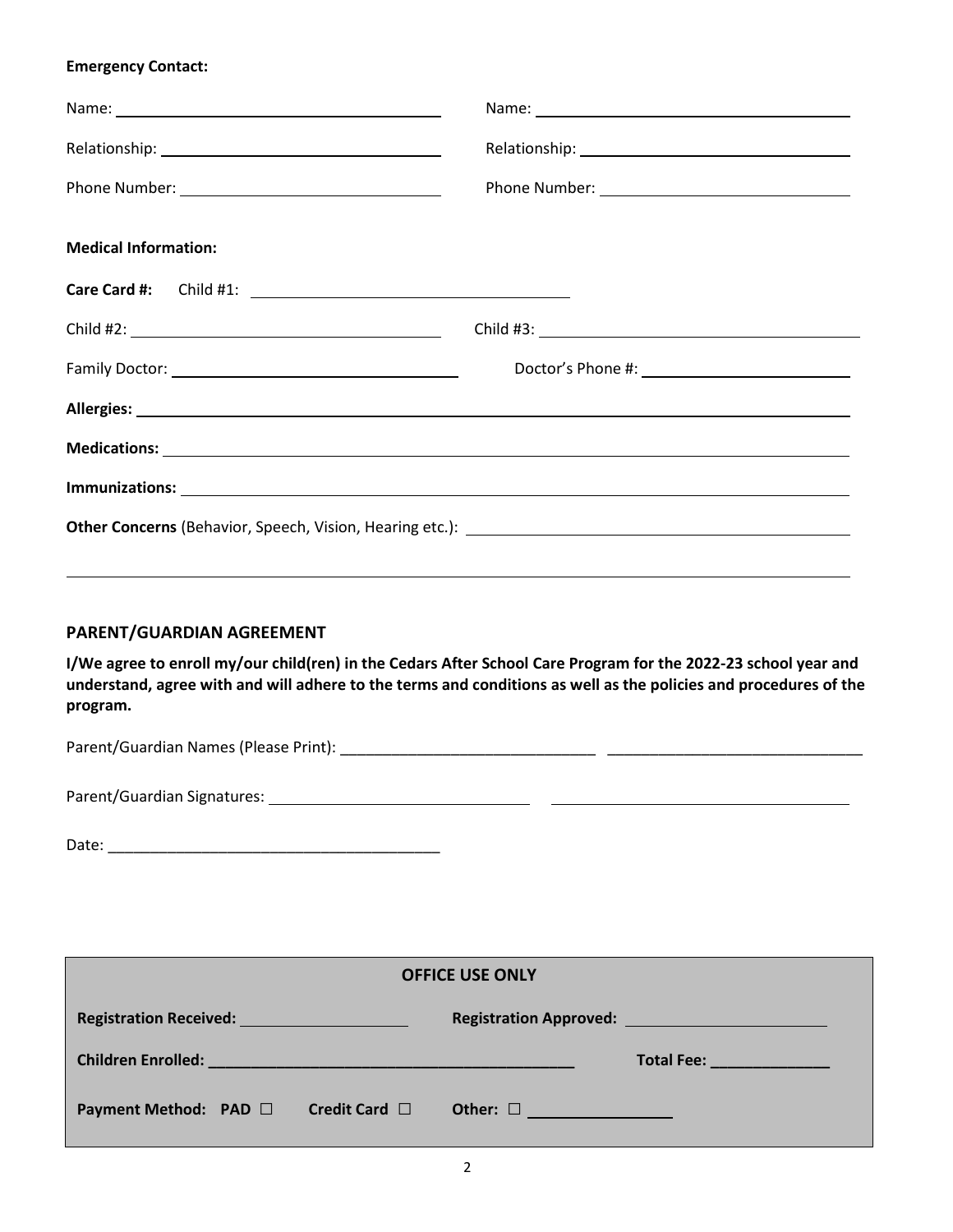# **GENERAL TERMS, CONDITIONS, POLICIES AND PROCEDURES**

#### **AFTER SCHOOL CARE & FEE SCHEDULE**

After School care is provided during regular school days from September to June. Fees are to be paid in a lump sum or set up as monthly, Pre-Authorized Debit or recurring credit card payments in September.

# **FEE STRUCTURE**

For the 2022-23 School Year, the fee structure (*per child)* is as follows:

| <b>Guaranteed (full or part time):</b>                | $$2500/year$ OR \$250/month |  |  |
|-------------------------------------------------------|-----------------------------|--|--|
| <b>Wednesday Early Dismissal (1:30–3:00 pm) ONLY:</b> | \$600/year OR \$60/month    |  |  |
| Drop-In:                                              | \$30/day                    |  |  |

# **REFUNDS & WITHDRAWALS**

No repayment of fees shall be given for days missed due to illness, vacation, school closures, special events or statutory holidays. Parents/Guardians shall provide one month's written notice to withdraw their child from the Cedars After School Care Program. In the absence of such written notice, the fee for the following month shall remain due and payable.

#### **LATE PICK-UP PENALTY**

Parents/Guardians will ensure that their child is picked up from the After School Care Program by 6:00 pm. If parents are late, a penalty of \$10.00 for each 15 minutes will be charged to their account starting at 6:15 pm.

#### **ALTERNATE PICK-UP**

To ensure the safety of the children in our care, parents/guardians are required to give advance written consent to staff if their child is to be picked up by someone not listed as authorized to pick the child up on the Registration Form. We will ask for identification to confirm that your child is being released to the authorized person. Your child's safety is our first concern.

#### **INFORMATIONAL CHANGES**

Please notify us promptly in person or in writing at [office@cedars.bc.ca](mailto:office@cedars.bc.ca) of any changes in address, telephone numbers, health information, emergency contacts, or authorized pick up contacts.

#### **ATTENDANCE RECORDS & SECURITY**

Licensed After School care programs are required to keep accurate and current attendance records. In order to ensure the safe release of children into the care of their parent(s) or authorized designate, parents (or designate) are required to sign their child out each day. We ask that parents call the Main Office by 8:00 am if their child will not be attending that day. To help us with planning and staffing, please advise us of dates that your child will be away on vacation.

#### **PRIVACY**

Your privacy is important to us. We require each family to complete a Release of Information consent form. We are required to have a picture of your child for our records. Pictures will be taken during the first days of attendance in order to ensure accurate and complete records.

#### **SNACK**

Parents shall provide a nutritious snack for their child(ren) attending Cedars After School Care and are advised to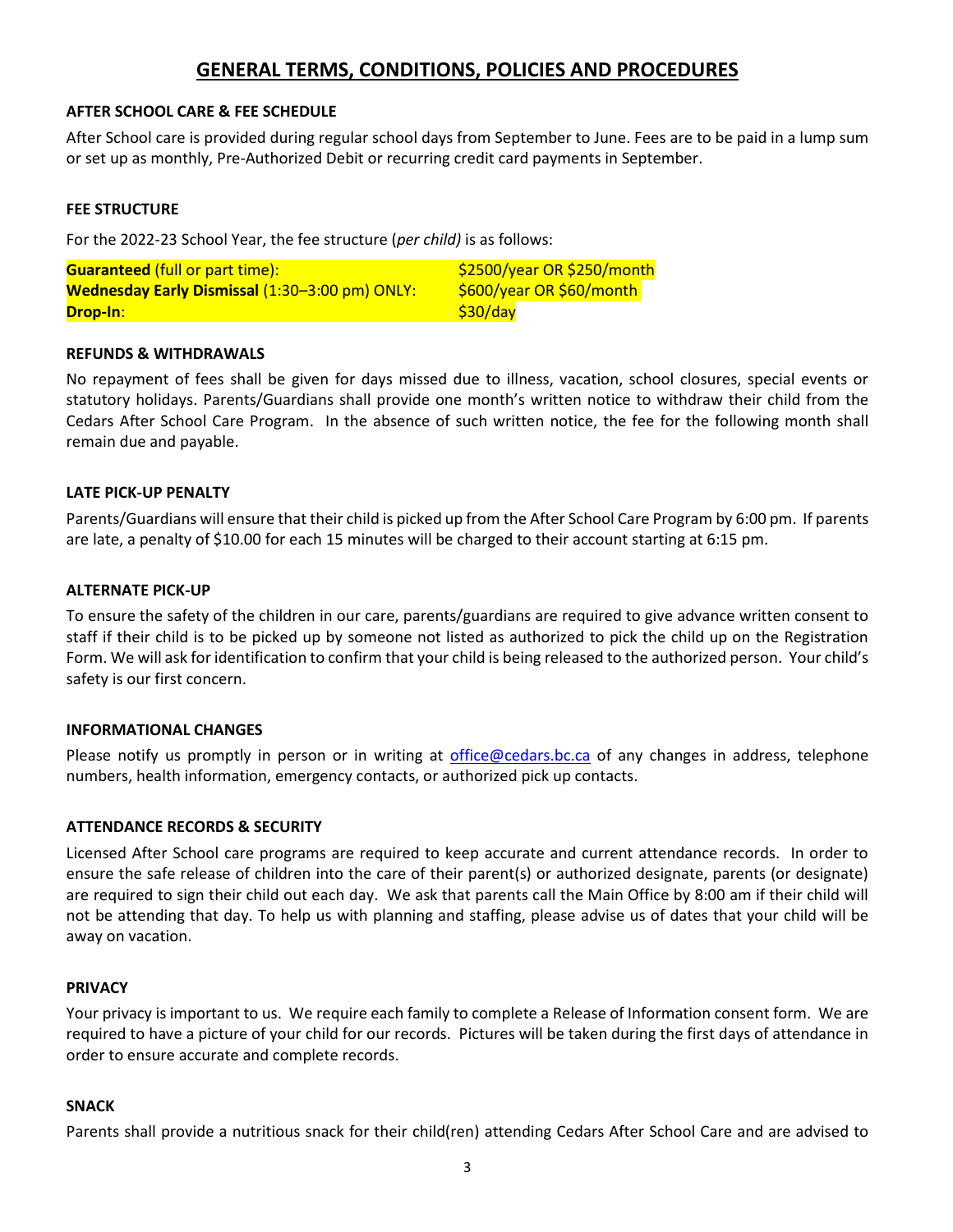avoid sending pop, candy, and other sweets. For the safety of children with severe nut allergies, we ask that no nuts, nut products, or peanut butter be included in the snack provided.

# **ALLERGIES & DIET RESTRICTIONS**

It is the responsibility of the parent to advise us of any allergies or dietary restrictions that apply. For our protection as well as the child, we require a list of all allergies, along with a note from the doctor stating recommended treatment. Children requiring epipen treatment must provide this to be kept on the premises.

# **HEALTHY PRACTICES**

To promote a safe, healthy environment at our facilities, hand washing is included as part of our routine for staff and children. Hand washing is practiced before and after eating snacks, after using the toilet, and after blowing the nose. Staff members model and encourage healthy practices such as covering mouths when coughing or sneezing, proper use and disposal of tissues, etc.

In order to preserve the health of all of the children and caregivers at Cedars After School Care we ask that children who are ill be kept home until fully recovered. Any child who is not well enough to participate in regular activities including outdoor play, or who cannot attend school, should be considered too sick to attend Cedars After School Care. Sick children are generally more comfortable being cared for at home, where they do not pose a risk of infecting others. While this is not always convenient for parents, we appreciate your consideration and understanding. We all want and need to stay healthy. If your child develops a fever or becomes ill, we will notify you and ask that he/she be removed as soon as possible. In the event that a child requires medical attention, staff reserves the right to call an ambulance or medical practitioner to ensure the safety of the child. Any costs incurred are the responsibility of the parent.

We will want you to be aware of any minor incidents that occur during your child's time with us. If your child should be involved in any misadventure, we will provide you with details on an Incident Report Form. The form will be signed by the After School Care Coordinator. At pickup time, the parent will be asked to sign the form which will become part of your child's file.

#### **EMERGENCY PROCEDURES**

In the unlikely event of an emergency, we have procedures in place to evacuate the children from the building. Monthly fire drills will be conducted in compliance with regulations to ensure that we are all prepared. Once children are removed according to our procedure, we will proceed to the muster area. All parents will be notified and asked to pick up their children.

#### **MEDICATION**

Please inform the office and After School Care Coordinator should your child require the administration of medication.

In the event that a child requires medication, the After School Care Coordinator may administer, or allow the administration of medication only once written consent has been provided by the child's guardian. Any medication is required to be in the original labelled container and will be administered according to the labelled directions.

Cedars After School Care will ensure the following information is recorded:

- the name of the medication;
- the time of administration;
- the amount administered; and
- the initials of the person who administered